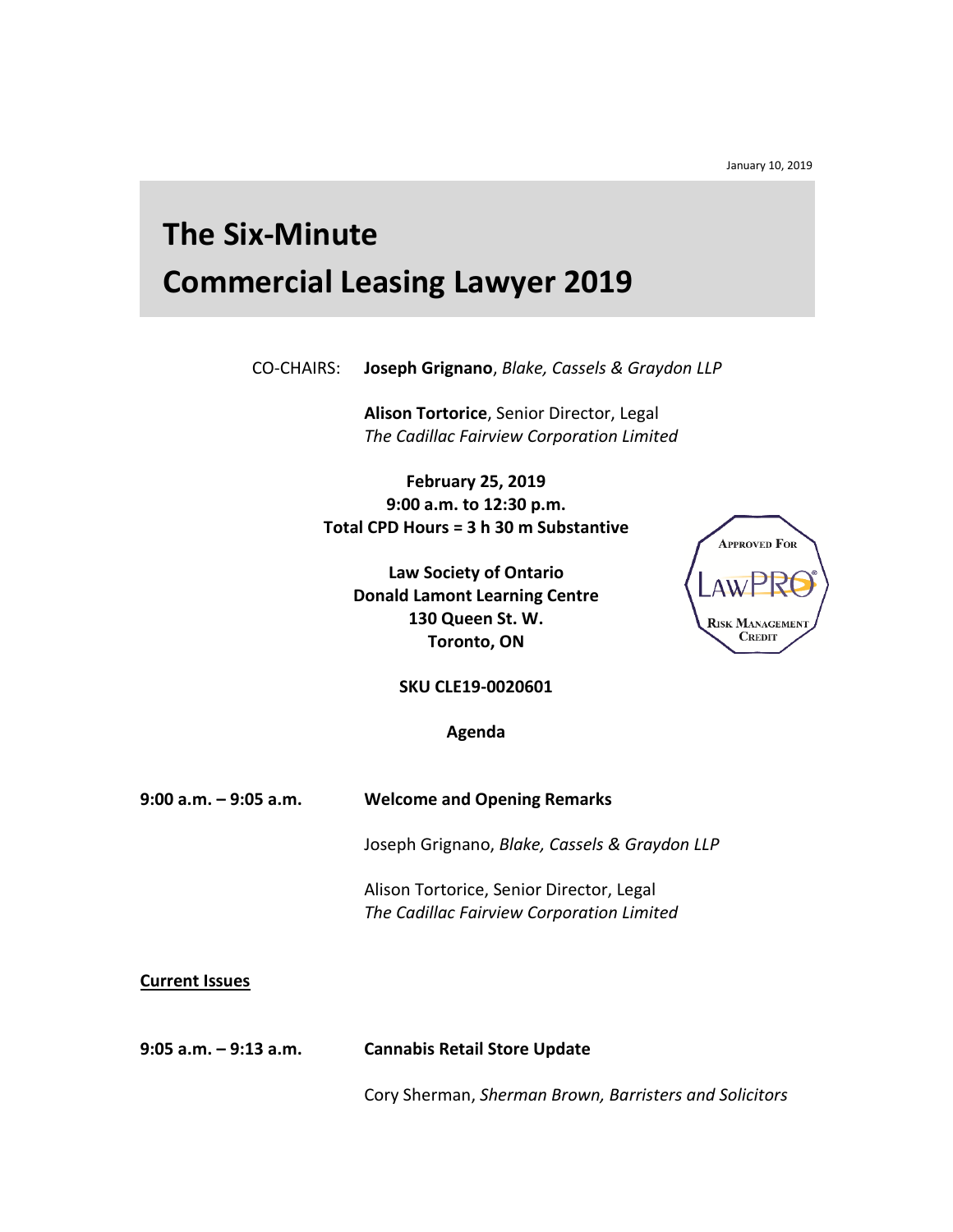| $9:13$ a.m. $-9:21$ a.m.   | Five Years On: The Effect of Bhasin and the<br><b>Duty of Good Faith in Commercial Leasing</b>                                                          |
|----------------------------|---------------------------------------------------------------------------------------------------------------------------------------------------------|
|                            | Karsten Lee, WeirFoulds LLP                                                                                                                             |
| $9:21$ a.m. $-9:29$ a.m.   | <b>Issues Related to Terraces and Patios</b>                                                                                                            |
|                            | Faruk Gafic, Aird & Berlis LLP                                                                                                                          |
| $9:29$ a.m. $-9:37$ a.m.   | I Thought This Was Just Between Us:<br>Re Aeropostale and the Transferability of a Tenant's<br>Rights Under s.84.1 of the Bankruptcy and Insolvency Act |
|                            | Angela Mockford, Mockford Law                                                                                                                           |
| $9:37$ a.m. $-9:45$ a.m.   | <b>Year End Operating Cost Statements:</b><br>What is a Tenant Entitled To?                                                                             |
|                            | Steven Cygelfarb, Fogler, Rubinoff LLP                                                                                                                  |
| $9:45$ a.m. $-9:53$ a.m.   | PropTech: What is it, and Should You Care?                                                                                                              |
|                            | Paul Morassutti, Osler, Hoskin & Harcourt LLP                                                                                                           |
| <b>Fundamentals</b>        |                                                                                                                                                         |
| $9:53$ a.m. $-10:01$ a.m.  | My Tenant Client has Asked Me to Prepare/Review an<br>Offer to Lease: What Should I Be Looking For                                                      |
|                            | Elizabeth Earon, Blake, Cassels & Graydon LLP                                                                                                           |
| $10:01$ a.m. $-10:09$ a.m. | <b>Short Term Leases: Sample Clauses and Common Issues</b>                                                                                              |
|                            | Blair Brooks, The Cadillac Fairview Corporation Limited                                                                                                 |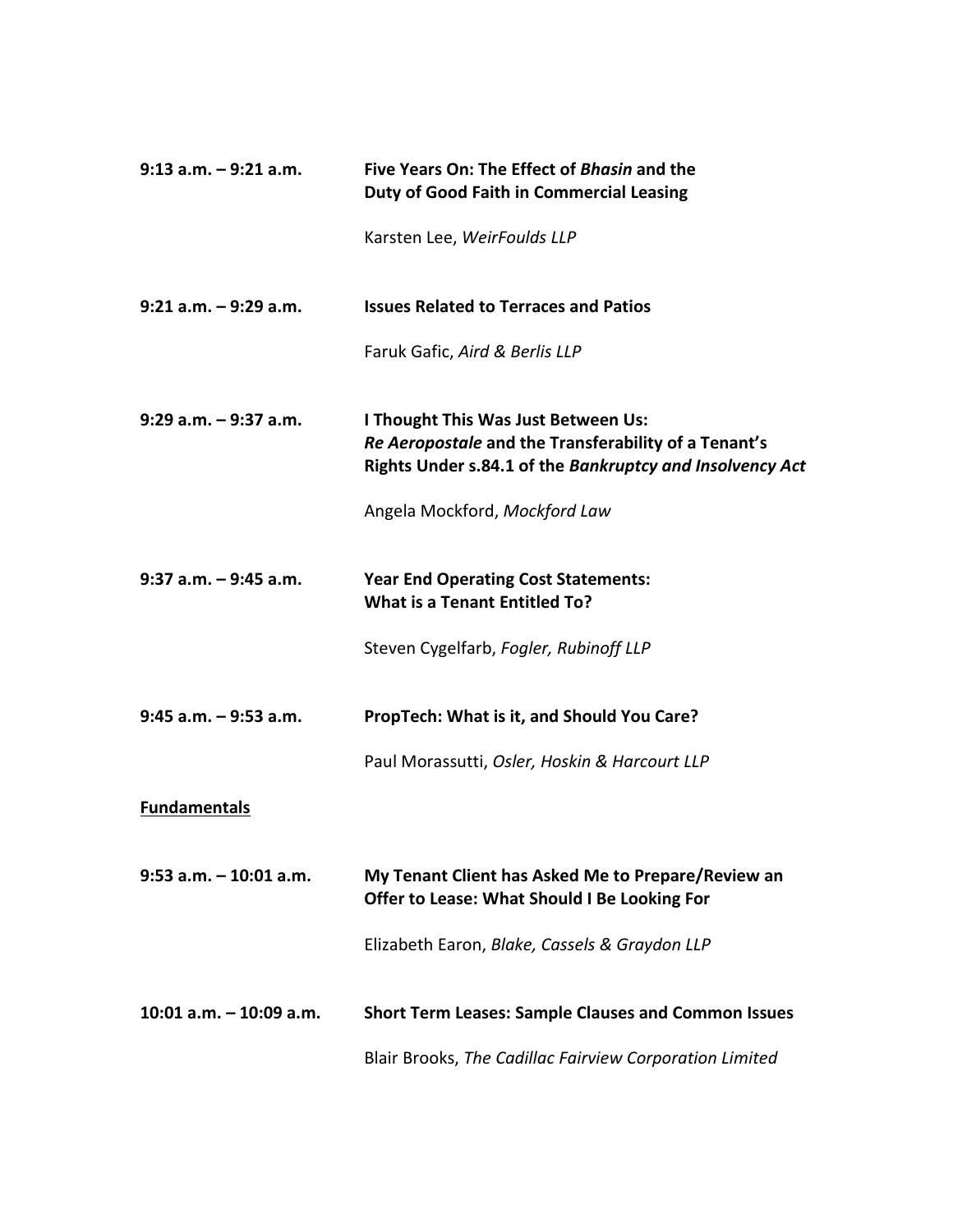| 10:09 a.m. $-$ 10:17 a.m. | What Subtenants Should Watch Out For                                            |
|---------------------------|---------------------------------------------------------------------------------|
|                           | Mervyn Allen, McMillan LLP                                                      |
| 10:17 a.m. $-$ 10:25 a.m. | Doing the Deed: The Statute of Frauds                                           |
|                           | Jamie Paquin, Daoust Vukovich LLP                                               |
| 10:25 $a.m. - 10:33 a.m.$ | <b>Planning Act Consent for Leases:</b><br>The Good, the Bad, and the Confusing |
|                           | Sarah Turney, Fasken Martineau DuMoulin LLP                                     |
| 10:33 $a.m. - 10:48 a.m.$ | <b>Coffee and Networking Break</b>                                              |
| <b>Advanced Topics</b>    |                                                                                 |
|                           |                                                                                 |
| 10:48 a.m. - 10:56 a.m.   | Are You Sure You Understand Insurance Terms in Leases?                          |
|                           | Darrell Gold, Robins Appleby LLP                                                |
| 10:56 a.m. $-11:04$ a.m.  | <b>Controllable Operating Expenses</b>                                          |
|                           | Susan Rosen, Gowling WLG (Canada) LLP                                           |
| 11:04 $a.m. - 11:12 a.m.$ | Lease Due Diligence When Acquiring an Income<br><b>Producing Property</b>       |
|                           | Savvas Kotsopoulos, Miller Thomson LLP                                          |
| 11:12 $a.m. - 11:20 a.m.$ | <b>Third Party Beneficiary Rule</b>                                             |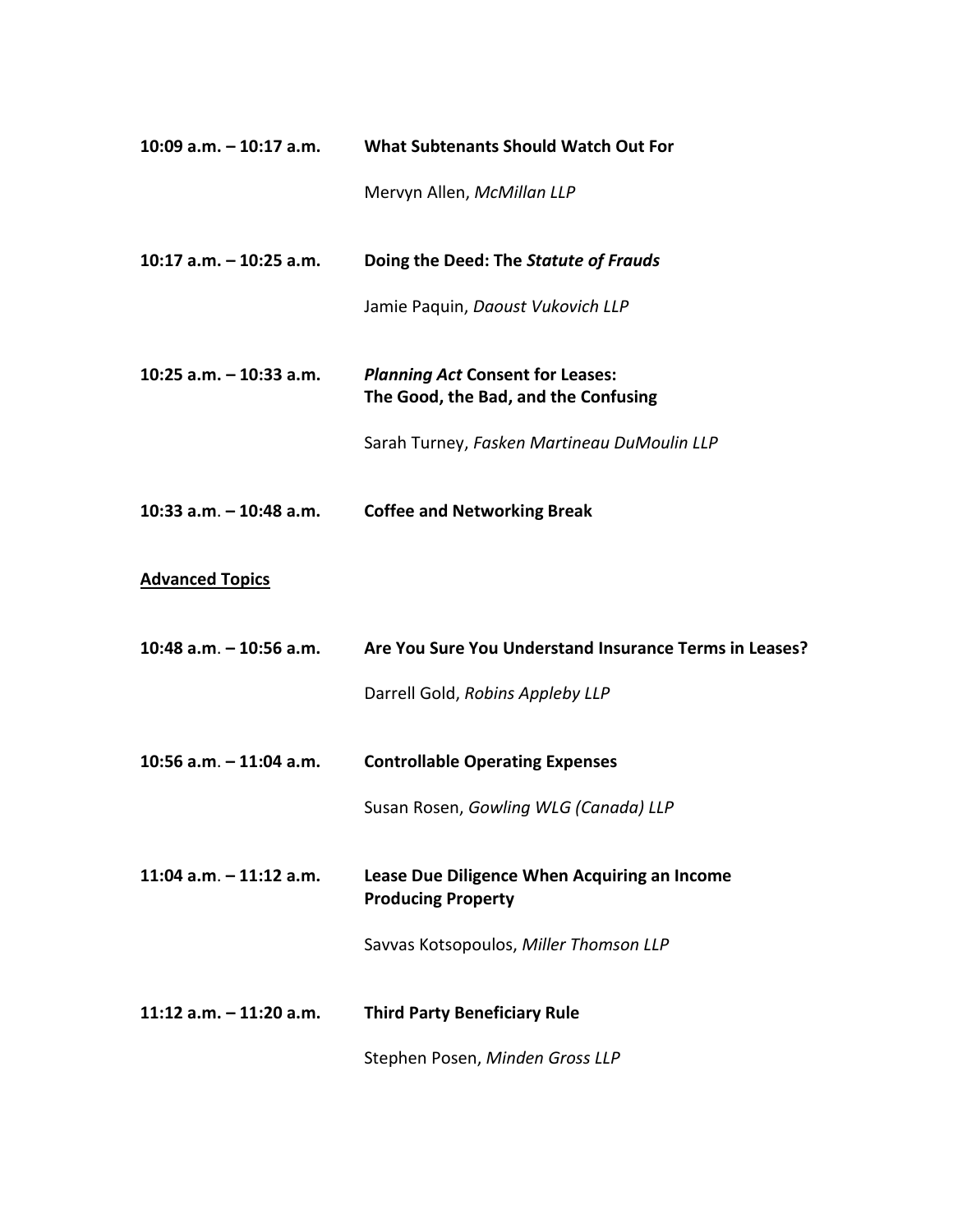| 11:20 a.m. $-$ 11:28 a.m.   | When Does a Landlord Need to Intervene When Two<br>Tenants are in Dispute with each Other? |
|-----------------------------|--------------------------------------------------------------------------------------------|
|                             | Sonja Homenuck, Dentons Canada LLP                                                         |
| 11:28 $a.m. - 11:36 a.m.$   | Why Agreeing to Arbitrate Using the<br>Arbitration Act, 1991, May Not Be a Good Idea       |
|                             | John Wolf, Blaney McMurtry LLP                                                             |
| 11:36 $a.m. - 11:44$ $a.m.$ | How to Manage Defaults When the<br><b>Landlord Does Not Want to Terminate</b>              |
|                             | Yael Bogler, Owens Wright LLP                                                              |
| <b>Specialty Tenants</b>    |                                                                                            |
| 11:44 $a.m. - 11:52 a.m.$   | <b>Food for Thought:</b><br><b>Issues in Restaurant Lease Negotiations</b>                 |
|                             | Claire Renney-Dodds, Daoust Vukovich LLP                                                   |
| 11:52 a.m. $-$ 12:00 p.m.   | <b>Food Hall Leases:</b><br>Not a Food Court, Not Quite a Restaurant                       |
|                             | Karen Tsang, Director, Legal-Real Estate Management,<br>Oxford Properties Group Inc.       |
| 12:00 p.m. - 12:08 p.m.     | <b>Co-Working Spaces:</b><br>What You Did and Didn't Want to Know                          |
|                             | Ned Steinman, Norton Rose Fulbright Canada LLP                                             |
| 12:08 p.m. $-$ 12:16 p.m.   | <b>Health Sector Leases</b>                                                                |
|                             | Brennan Carroll, Borden Ladner Gervais LLP                                                 |